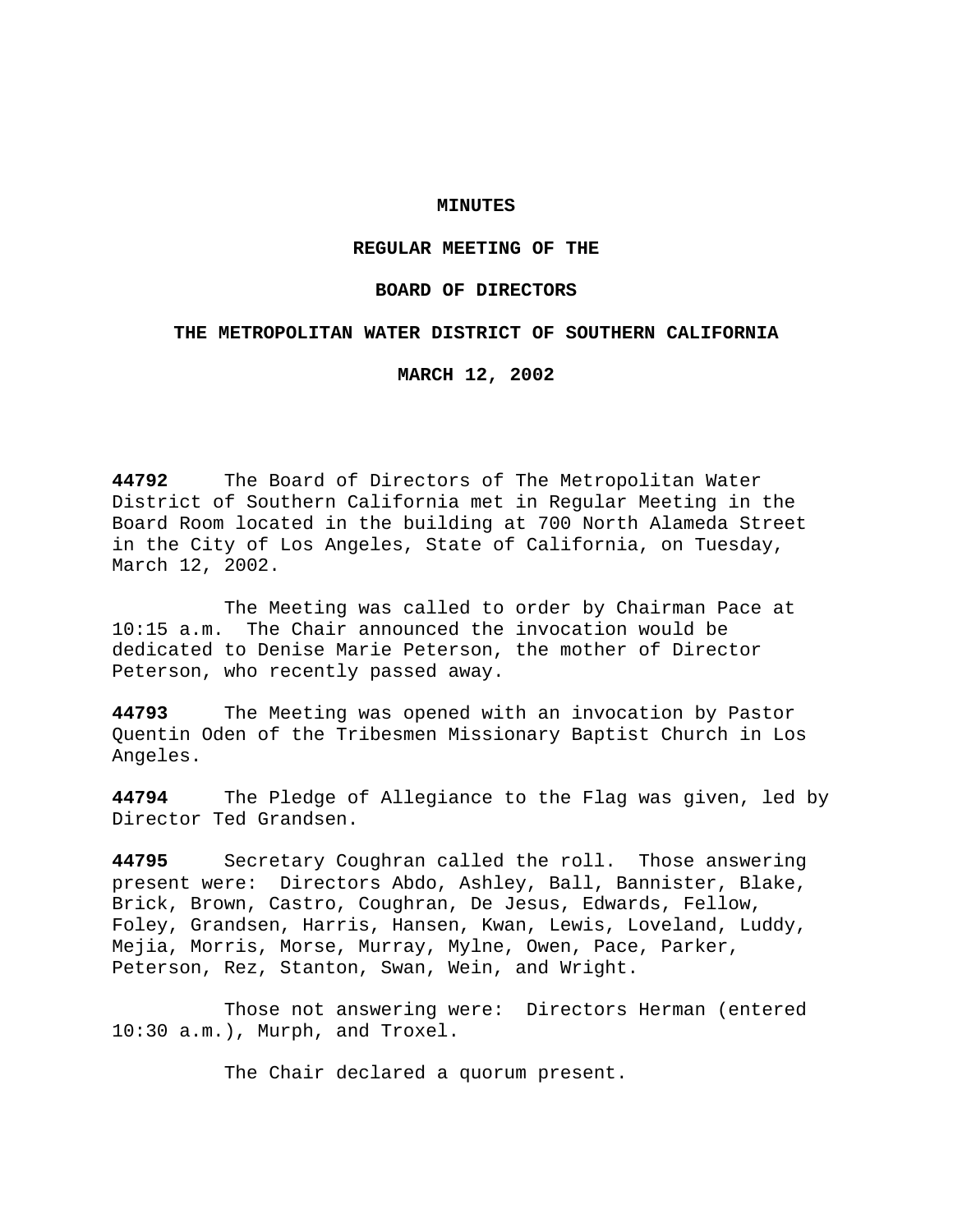**44796** Chairman Pace invited members of the public to address the Board on matters within the Board's jurisdiction. No member of the public responded.

Director Blake announced that former Metropolitan employee Annette Hubbell, now the general manager of Rincon del Diablo Municipal Water District, was named general manager of the year by the California Special Districts.

**44797** There being no objection, the Chair ordered the reading of the Minutes of the Meeting of February 12, 2002, dispensed with, a copy having been mailed to each Director.

Director Blake moved, seconded by Director Stanton and carried, approving the foregoing Minutes as mailed.

**44798** Director Kwan presented to Chairman Pace a Certificate of Appreciation from Assemblymember Judy Chu and a Certificate of Recognition from Assemblymember Carol Liu and Senator Jack Scott to recognize Metropolitan's ongoing efforts and support of the cultural traditions of the Chinese American community in Los Angeles.

**44799** The General Counsel's letter signed February 28, 2002, was presented, transmitting the credentials evidencing the appointment by Three Valleys Municipal Water District of David D. De Jesus as its representative on Metropolitan's Board for an indefinite term, replacing Henry S. Barbosa.

General Counsel Kightlinger reported the credentials had been examined and found legally sufficient, and that the Oath of Office was administered to Director De Jesus on March 8, 2002. The Chair ordered the credentials, together with the General Counsel's letter, received and filed.

Following an introduction by Director Fellow, Director De Jesus took his seat as a Director representing Three Valleys Municipal Water District.

**44800** Board Secretary Coughran moved, seconded by Director Blake and carried, approving the committee appointments as recommended by the Chair, of Director De Jesus to the Engineering and Operations Committee, the Legal, Claims and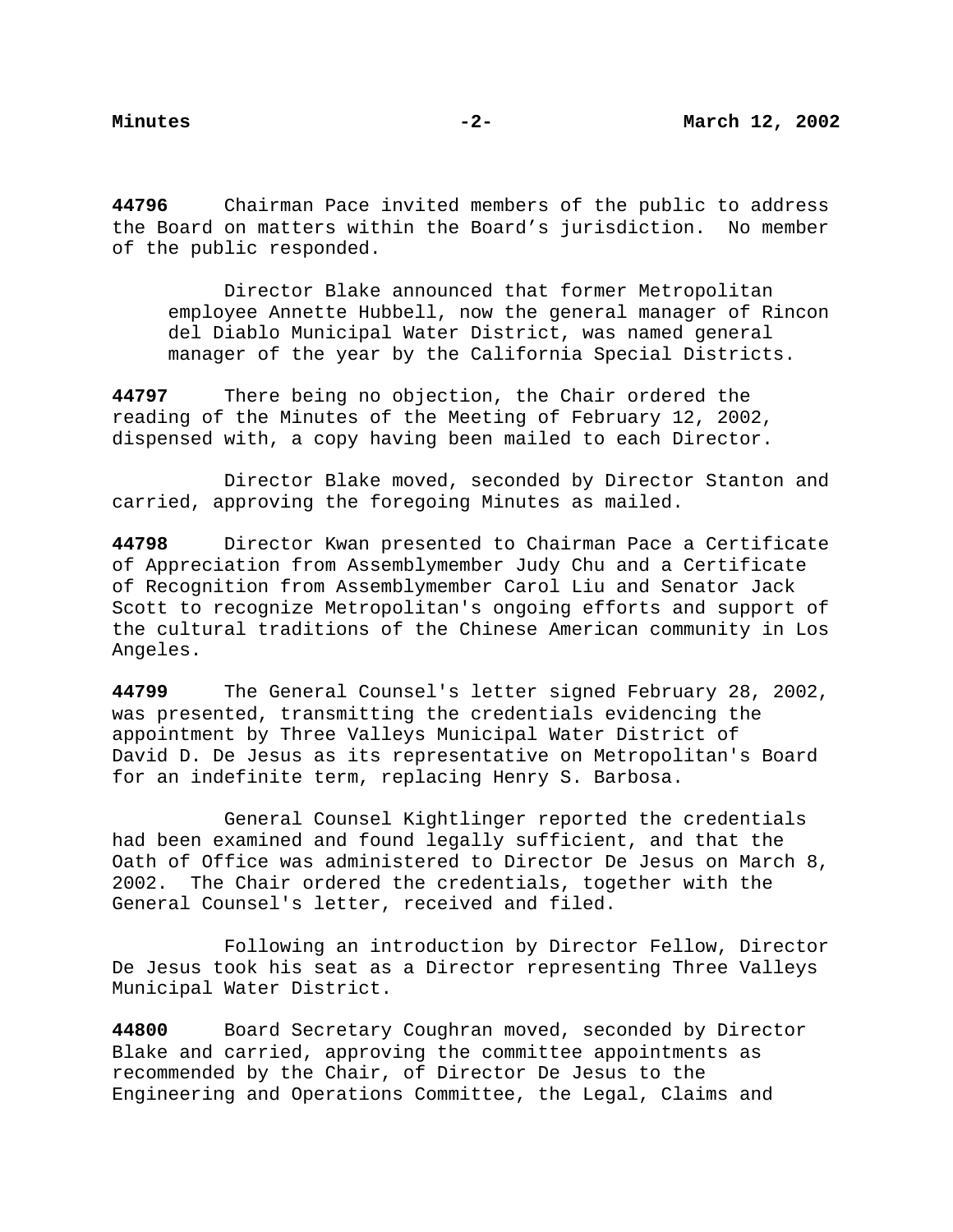Personnel Committee, and the Communications, Outreach and Legislation Committee.

**44801** Chairman Pace reported that last evening, March 11, 2002, Metropolitan hosted a reception celebrating the appointments of the new General Counsel Jeffrey Kightlinger and Ethics Officer Charisse Anderson, which was well attended by Directors and guests. The Chair announced that on March 15 Metropolitan would host a dinner to celebrate the Southern California Water Education Center and its Partners at the Hiram W. Wadsworth Pump House at Diamond Valley Lake. On March 16 Metropolitan and its member agencies would dedicate the Clayton A. Record, Jr. Viewpoint at Diamond Valley Lake.

Director Herman took her seat at 10:30 a.m.

**44802** Legal, Claims and Personnel Committee Chairman Owen moved, seconded by Director Swan and carried, that the Board waive the restriction on Director contracts in Administrative Code § 7907 so that former Director Henry S. Barbosa may be appointed to the Assistant General Counsel position in the Legal Department.

Director Lewis expressed concern regarding the discriminatory action against Directors with the restriction set forth in Administrative Code § 7907, and asked that the Subcommittee on Rules and Ethics reconsider this matter.

**44803** Regarding the Colorado River, Bay-Delta and CALFED matters, and the summary of District activities, Chief Executive Officer Gastelum referred to his activity report signed March 6, 2002, which was distributed earlier.

Chief Executive Officer Gastelum reported on the Colorado River issues currently taking place. The next 90 days will be critical for Metropolitan and the other agencies in the implementation of the California 4.4 Plan. The basic issue is that the Quantification Settlement Agreement is to be executed by the end of this year and issues related to effects of water conservation and transfer programs on the Salton Sea have not yet been resolved. Leaders in both the federal and the state level are participating in the discussions in order to try to reach agreement on how best to address the Sea issues. Senator Feinstein has meetings scheduled with the agencies at the end of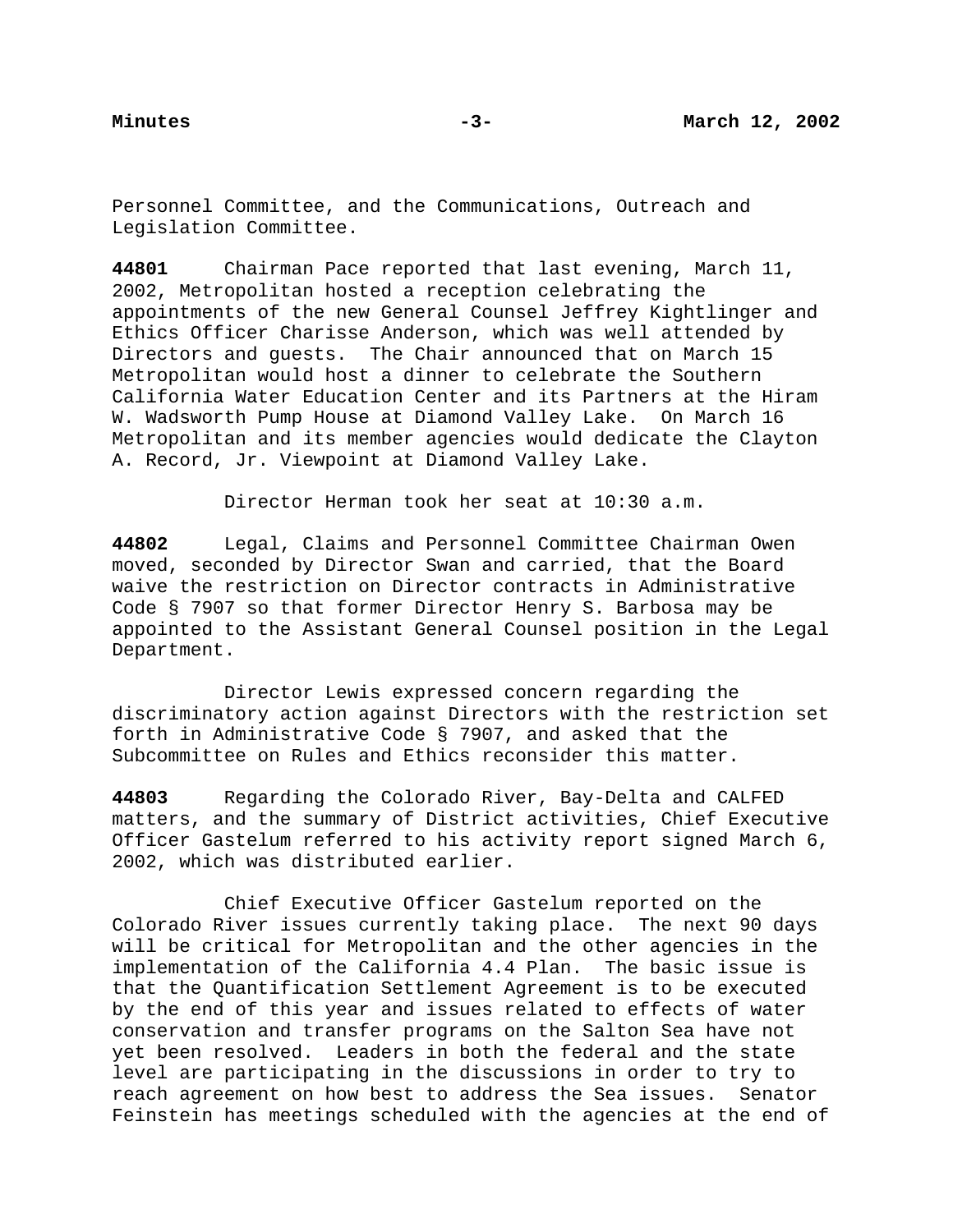this month and is asking all parties involved to come forward with a solution. Senator Feinstein is urging Imperial Irrigation District (IID) to consider fallowing as an option to the current plan of water conservation. There has been considerable discussion in the Imperial Valley about agricultural land fallowing as a water source for the IID/San Diego conserved water transfer agreement. There currently is a stipulation that fallowing will not be the water conservation methodology used to achieve this transfer. All parties are working together to resolve this matter. Bringing together the federal and the state leadership in these discussions will be very helpful. Mr. Gastelum stated he would stipulate that the key terms that was signed for the Quantification Settlement Agreement is the agreement that Metropolitan is prepared to go forward with today. If the agreement is to be changed and there are any financial consequences to Metropolitan, it would need to be brought back to the Board.

Director Morse called the Board's attention to the Business Outreach section of the Chief Executive Officer's report and requested the Board receive a more detailed presentation on the program. To date the Business Outreach Program is a success, exceeding its 18 percent organizational goal. The program has gained recognition outside of Metropolitan, and the Directors should be made aware of all that has been taking place.

Regarding the Cadiz Groundwater Storage and Dry-Year Supply Program as mentioned in the Chief Executive Officer's report, Director Edwards requested the Board receive the conclusions of the staff's review of the draft Biological Opinion in writing prior to the Board workshop.

**44804** Regarding the Legal Department activities, General Counsel Kightlinger referred to his activity report dated February 28, 2002. On behalf of himself and his family, General Counsel Kightlinger thanked the Chair, the Board, and the Chief Executive Officer for the reception held last night in honor of his appointment.

In San Diego County Water Authority, et al. v. Metropolitan Water District, et al. (Preferential Rights Case), the Authority challenged Metropolitan's interpretation of its provision of the MWD Act which recognizes preferential rights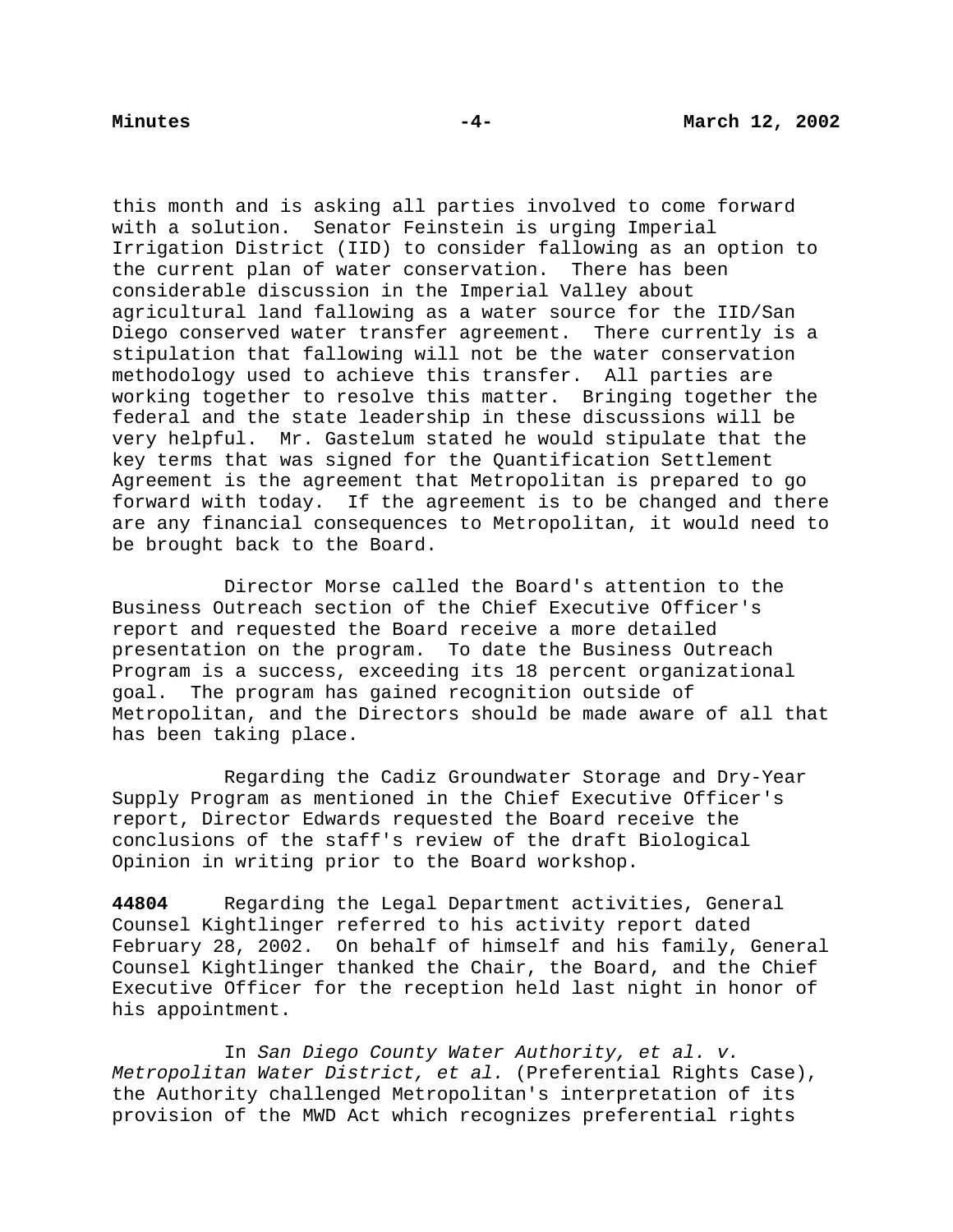and how to calculate those rights. Metropolitan filed a demurrer stating that the Authority failed to state a cause of action. Oral argument was held, and the court sustained the demurrer without leave to amend. The City of Los Angeles was also named under a separate cause of action. Their demurrer was likewise sustained without leave to amend. This action by the court effectively concludes the case at the trial court level. However, the Authority does have a right to appeal, which they plan to pursue.

Hartwell Corp. v. Superior Court is a very significant case that was decided in February by the California Supreme Court. It has potential impacts to public water agencies. The court held that public water agencies would have no exemption from damage claims or legal actions regarding the service of drinking water even if they were in compliance with the laws at the time. The Public Utilities Commission-regulated water suppliers will have some limited exemptions in those cases. This disparity is an issue that is very troubling to public water servers. ACWA is now looking at some potential legislation in the future. Metropolitan will continue to monitor the actions emanating from this decision.

General Counsel Kightlinger reported that with the waiver of conflict issues approved by the Board, he is proceeding to appoint two Assistant General Counsels, which was a recommendation from the Pierno legal analysis report done in 2000. The two appointments are former Director Henry S. Barbosa and a current staff attorney, Sydney B. Bennion.

**44805** The reports of the Standing Committees are as follows:

Chairman Pace reported the Executive Committee did not meet in February. The Chair announced the appointments of Directors Anthony R. Fellow and George I. Loveland as Chair and Vice Chair, respectively, of the Communications, Outreach and Legislation Committee.

Asset, Real Estate and Infrastructure Policy Committee Chair Peterson reported the committee heard presentations on (a) the Diamond Valley Lake Park Specific Plan, which focused on prior Board action and the components of the Plan as well as a proposed schedule of key milestones; (b) the Asset Replacement Funding analysis completed by Brown and Caldwell showing four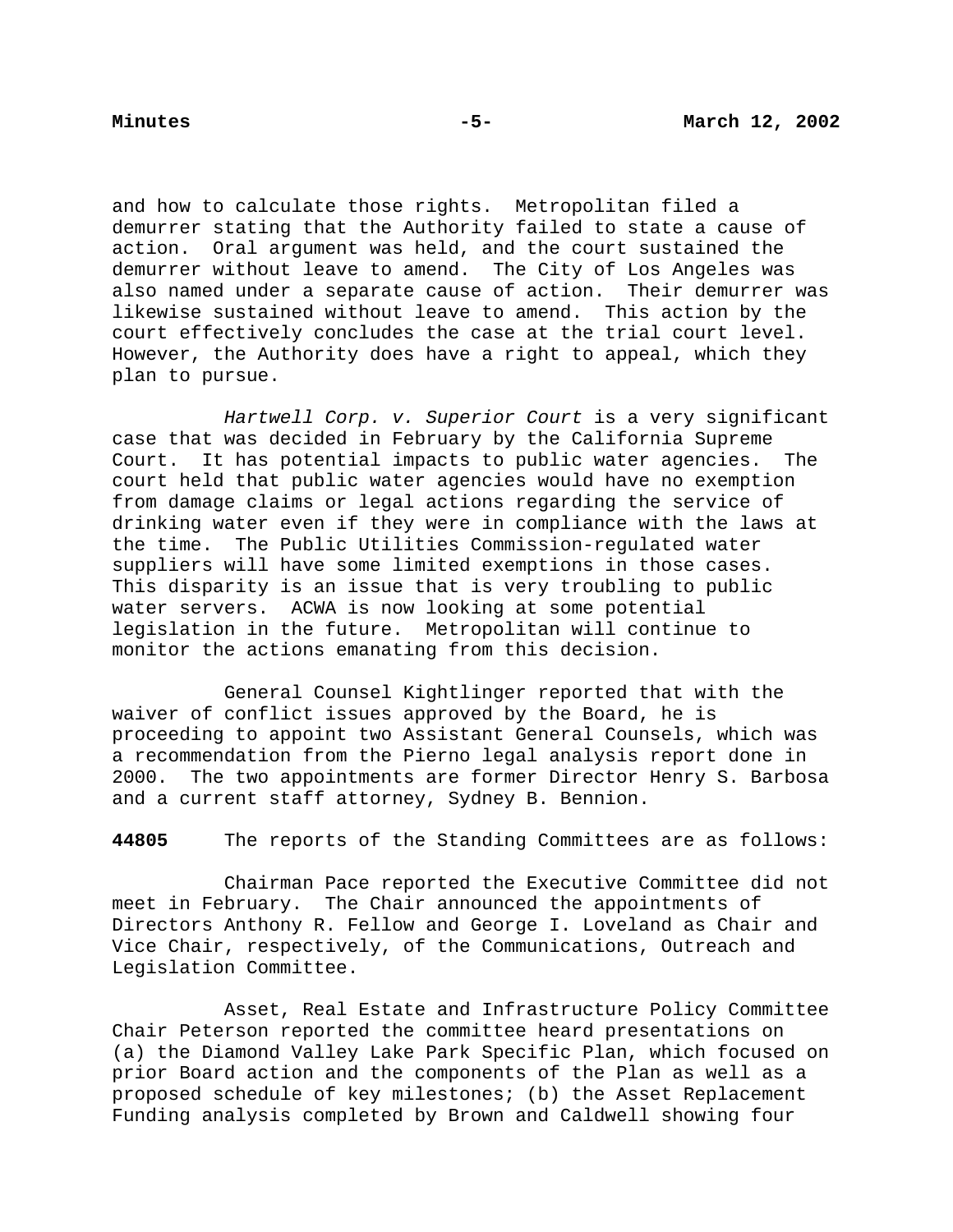options for funding replacement and refurbishment of identified infrastructure assets; (c) the Riverside County Integrated Plan that encompassed the county's General Plan, comprehensive transportation system, and Multi-Species Habitat Conservation Plan, and the evaluation of the potential impacts of the plan on Metropolitan's existing properties and needs for future facilities; (d) the status of a database to be used in evaluation of Metropolitan-owned properties under the Real Property Management and Development Program; and (e) the benefits of the reorganization and consolidation of the Information Technology Section. Review of the computer resources operating policy was deferred to April. Committee Chair Peterson recommended that all Directors attend meetings of the Asset, Real Estate and Infrastructure Policy Committee.

Budget, Finance and Investment Committee Chairman Castro reported the committee approved Agenda Items 9-1 and 9-2 and requested they be added to the Consent Calendar. (Item 9-1 was subsequently removed from the Consent Calendar.)

Communications, Outreach and Legislation Committee Chairman Fellow reported the member agency and retailers' directory has been updated and is available. Metropolitan has begun publishing Metrospectives, a newsletter with the latest topics of the day and will be sent to up to 40,000 people who have had contact with Metropolitan. Committee Chairman Fellow reported that Metropolitan, along with the International Boundary Water Commission, hosted a reception for Commissioner Carlos Ramirez on February 27. Congressman Dreier and Director Troxel and Assemblyman Chavez and Director Fellow delivered two Community Partnering Program checks to the National Science Foundation and the Hurst Ranch, respectively. The committee approved Agenda Items 9-6, 9-7, and modified 9-10, and Committee Chairman Fellow requested they be added to the Consent Calendar. (Items 9-7 and 9-10 were subsequently removed from the Consent Calendar.) The committee was briefed on the efforts to deal with the public and press inquiries about perchlorate. The legislative representatives in Washington, D.C. and Sacramento gave reports on current activities.

Engineering and Operations Committee Chairman Ashley reported the committee approved Agenda Items 8-2, 9-4, modified 9-5, and 9-8, and requested that Agenda Items 9-4, 9-5, and 9-8 be added to the Consent Calendar. Committee Chairman Ashley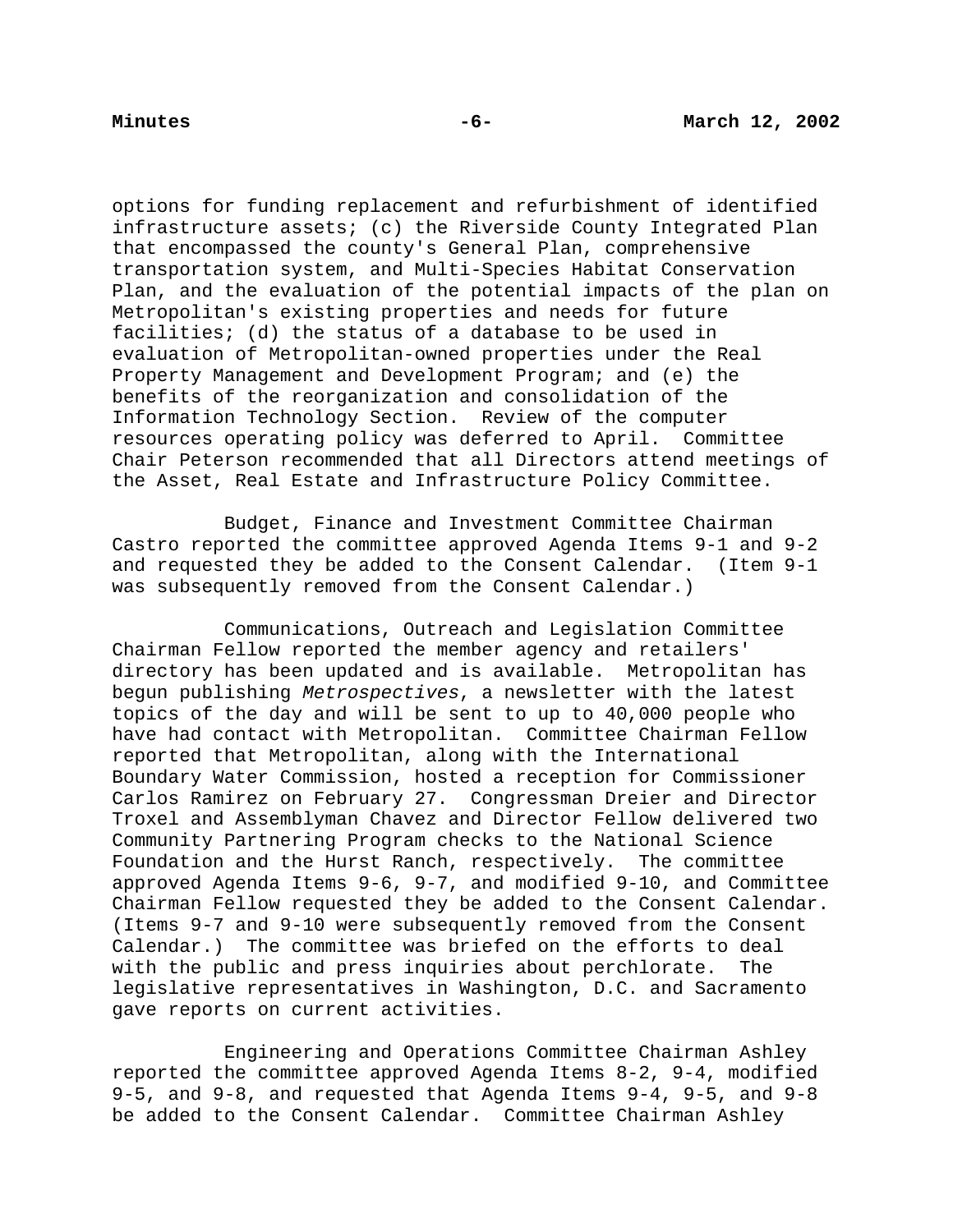stated the committee voted to table Agenda Item 9-3, the award of a contract for the construction of the Highland Pipeline of the Inland Feeder Program, until the bids are received.

Committee Chairman Ashley announced the Engineering and Operations Committee inspection trip is currently planned for either the week of May 13 or 20.

A discussion ensued on whether it was prudent to approve Agenda Item 9-8, authorizing the Chief Executive Officer to enter into agreement(s) with the lowest responsible bidder(s)for security guard services for a three-year period, without the full details. Engineering and Operations Committee Chairman Ashley then moved, seconded by Director Castro and carried, that Agenda Item 9-8 be tabled for action by the Executive Committee.

Legal, Claims and Personnel Committee Chairman Owen reported the committee received reports on the potential settlement of the Monterey agreement negotiations and the Soboba Band of Mission Indians case. The committee also heard a report on the Supreme Court decision in the Hartwell Corporation v. Superior Court case.

Water Planning, Quality and Resources Committee Chairman Morse reported the committee approved Agenda Items 9-6 and 9-7 and requested that they be added to the Consent Calendar (Item 9-7 subsequently taken off the Consent Calendar.) Oral reports were given on perchlorate, Water Surplus and Drought Management Plan, and the Integrated Resources Plan. Follow-up items were requested from staff for reports on the recent court decision regarding the Central Valley Improvement Act implementation, perchlorate issues as characterized by EPA and the Department of Health Services, and storage analysis related to implementation of the Water Surplus and Drought Management Plan.

Director Blake moved, seconded by Director Fellow and carried, and the Board approved the Consent Calendar Items, **M.I. 44806** through **M.I. 44811,** as follows:

**44806** Adopted the California Environmental Quality Act (CEQA) determination and (a) appropriated \$2.85 million in budgeted and non-budgeted funds in Appropriation No. 15391 from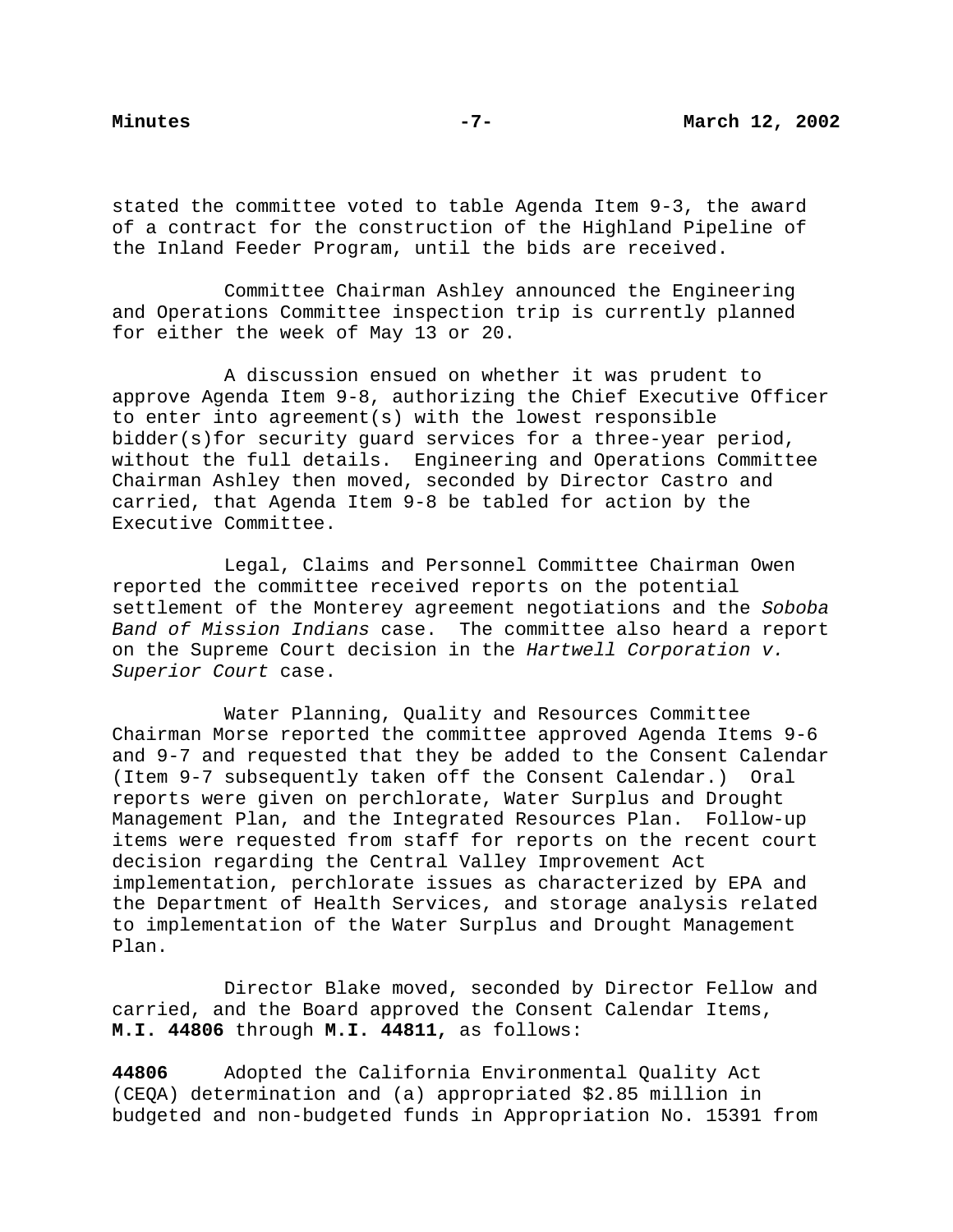the Construction Funds; and (b) authorized the Chief Executive Officer to have all work performed in advance of award of competitively bid contracts as required for the five projects identified under the Power Reliability and Energy Conservation Program, as described in the letter and the attachments signed by the Chief Executive Officer on February 21, 2002.

**44807** Adopted the CEQA determination and adopted (a) **Resolution 8803** granting Calleguas Municipal Water District's request for approval of Annexation No. 75 concurrently to Metropolitan and Calleguas, conditioned upon approval by the Ventura Local Agency Formation Commission, and establishing Metropolitan's terms and conditions for this annexation; and (b) **Resolution 8804** to impose water standby charge at a rate of \$9.58 per acre or per parcel of less than one acre within the proposed annexation, as set forth in the letter signed by the Chief Executive Officer on February 4, 2002, said Resolutions entitled:

- **Resolution 8803 RESOLUTION OF THE BOARD OF DIRECTORS OF THE METROPOLITAN WATER DISTRICT OF SOUTHERN CALIFORNIA CONSENTING TO CALLEGUAS MUNICIPAL WATER DISTRICT'S ANNEXATION NO. 75 AND FIXING THE TERMS AND CONDITIONS OF SAID ANNEXATION TO THE METROPOLITAN WATER DISTRICT OF SOUTHERN CALIFORNIA**
- **Resolution 8804 RESOLUTION OF THE BOARD OF DIRECTORS OF THE METROPOLITAN WATER DISTRICT OF SOUTHERN CALIFORNIA FIXING AND ADOPTING WATER STANDBY CHARGE CONTINGENT UPON CALLEGUAS MUNICIPAL WATER DISTRICT'S ANNEXATION NO. 75**

Director Grandsen requested to be recorded as abstaining.

**44808** Adopted the CEQA determination and approved (a) the re-delegation of authority to the Treasurer to make investments on behalf of Metropolitan; and (b) the Statement of Investment Policy with changes as indicated, as set forth in the letter signed by the Chief Executive Officer on February 21, 2002.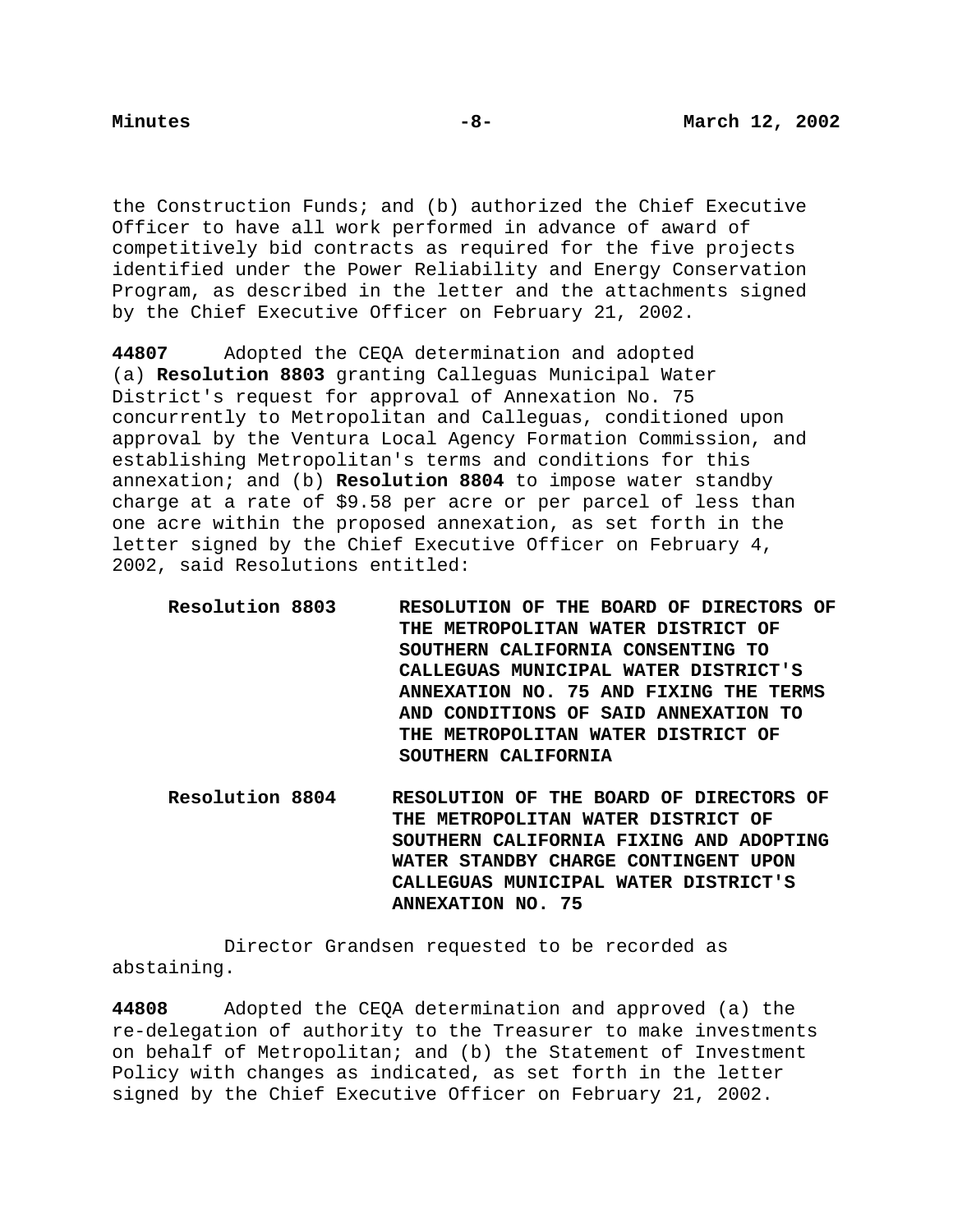**44809** Adopted the CEQA determination and (a) authorized \$3.511 million in Appropriation No. 15390 for an Alternative Disinfectant Evaluation to meet U.S. Environmental Protection Agency regulations; (b) enhanced the ability to treat higher blends of State Water Project supplies at the blend plants, as set forth in the letter signed by the Chief Executive Officer on February 21, 2002.

**44810** Adopted the CEQA determination and authorized (a) \$9.23 million in budgeted Capital Investment Plan funds in Appropriation Nos. 15388, 15389, and 15392 for preliminary design and environmental documentation for ozone or an alternative disinfectant at the Skinner, Diemer, and Weymouth filtration plants, and delegated to the Chief Executive Officer the authority to award competitively selected consultant agreements in an amount not to exceed \$500,000 per contract; and (b) the Chief Executive Officer to have all work performed as described in the letter and its attachments signed by the Chief Executive Officer on February 21, 2002, and as revised to add the Weymouth plant.

**44811** Adopted the CEQA determination and the proposed policy principles for a CALFED Bay-Delta Program long-term governance structure, as set forth in the letter signed by the Chief Executive Officer on February 27, 2002.

**44812** Director Swan moved, seconded by Director Blake and carried, and the Board adopted the CEQA determination and

(a) Adopted the following resolutions:

- 1. **Resolution 8805** to impose rates and charges to be effective January 1, 2003, and to direct further actions in connection herewith in the form shown as Attachment 3 to the letter signed by the Chief Executive Officer on February 26, 2002.
- 2. **Resolution 8806** to impose the Readiness-to-Serve Charge in the form shown as Attachment 4 to the aforementioned letter.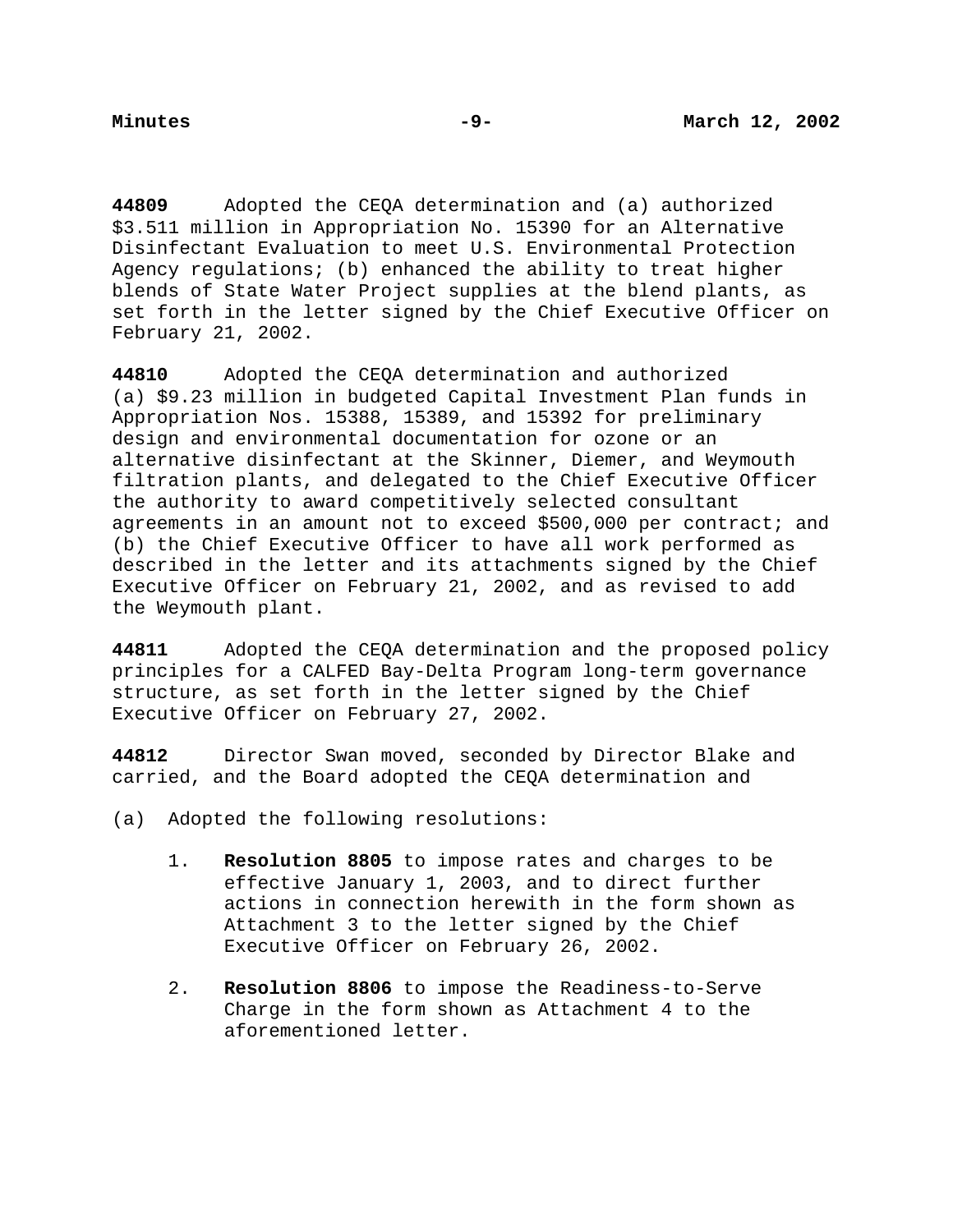- 3. **Resolution 8807** to impose a Capacity Reservation Charge and Peaking Surcharge in the form shown as Attachment 5 to the aforementioned letter, said Resolutions entitled:
- **Resolution 8805 RESOLUTION OF THE BOARD OF DIRECTORS OF THE METROPOLITAN WATER DISTRICT OF SOUTHERN CALIFORNIA FIXING AND ADOPTING RATES AND CHARGES FOR FISCAL YEAR 2002/03 AND TO DIRECT FURTHER ACTIONS IN CONNECTION THEREWITH**
- **Resolution 8806 RESOLUTION OF THE BOARD OF DIRECTORS OF THE METROPOLITAN WATER DISTRICT OF SOUTHERN CALIFORNIA FIXING AND ADOPTING A READINESS-TO-SERVE CHARGE FOR FISCAL YEAR 2002/03**
- **Resolution 8807 RESOLUTION OF THE BOARD OF DIRECTORS OF THE METROPOLITAN WATER DISTRICT OF SOUTHERN CALIFORNIA FIXING AND ADOPTING A CAPACITY RESERVATION CHARGE AND A PEAKING SURCHARGE FOR FISCAL YEAR 2002/03**

with the understanding that Metropolitan would continue to work on agreements for cost-effective surface storage operations with member agencies to provide regional benefits to the Metropolitan service area.

- (b) Authorized \$693,000 for the modification of the Water Information System to support the information and invoicing requirements of the newly adopted rate structure.
- (c) Approved changes to the Administrative Code necessary to implement the new rates and charges as shown in underline/strikeout format in Attachment 6 and as a complete draft in attachment 7 to the aforementioned letter.
- (d) Directed the Chief Executive Officer to finalize the implementation of the new rate structure by taking the following actions: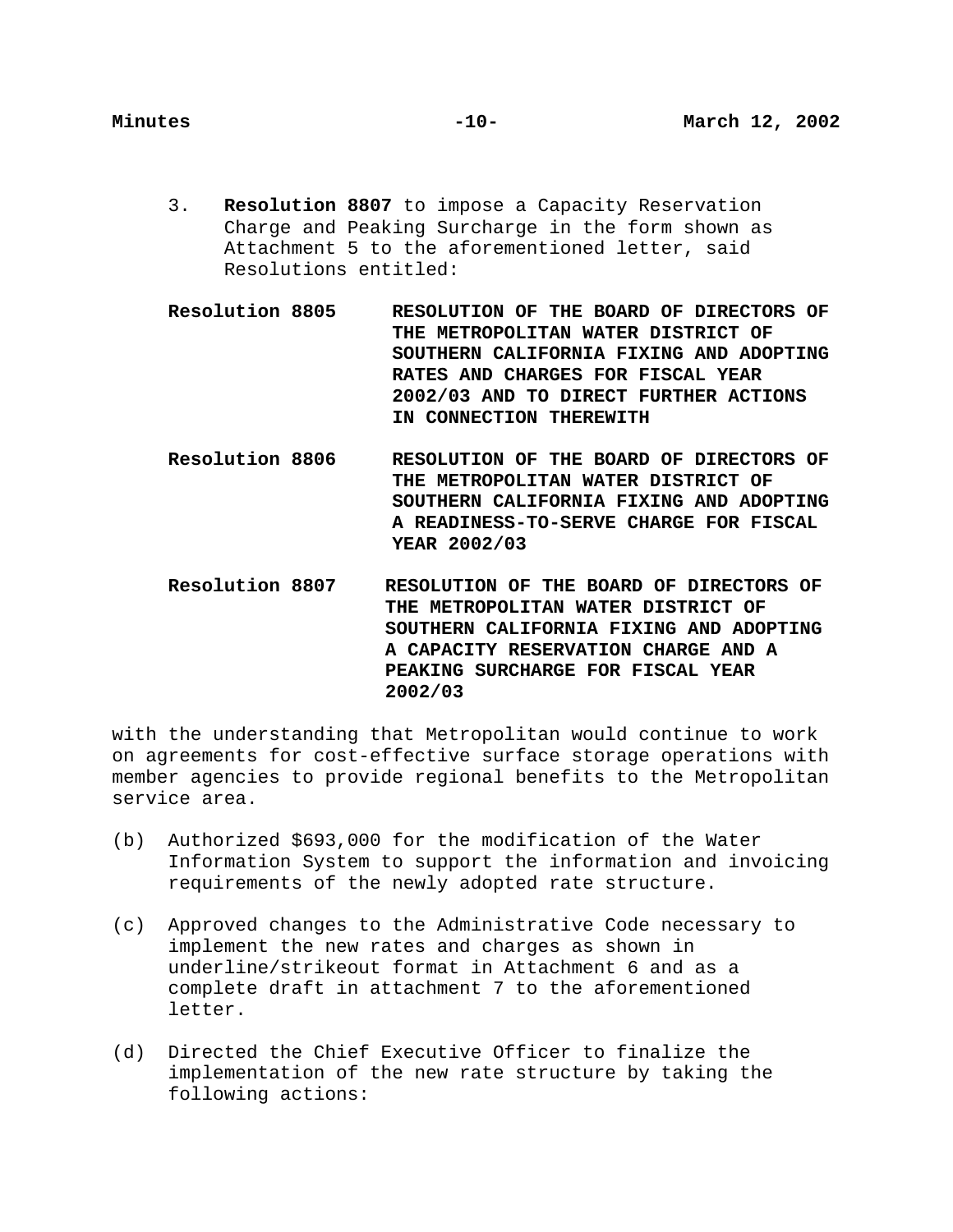- 1. Develop the form of a purchase order consistent with the new rate structure adopted by the Board.
- 2. Modify Metropolitan's billing system to accommodate the new rate structure.

**44813** Director Swan commented on the discussion at the Water Planning, Quality and Resources Committee meeting of the proposed policy principles on global climate change as related to water resources planning, and the assurance of the Chief Executive Officer to bring any related items back to the committee and Board prior to entering into any specific actions on this matter.

A discussion ensued whereby Directors Edwards and Blake expressed concern that Metropolitan is attempting to broaden its scope of potential involvement or action beyond those related to water supply and water management.

Following further comments by Directors, Director Swan moved, seconded by Director Ball and carried, that the Board adopt the CEQA determination and approve staff's recommendation to adopt the proposed policy principles regarding global climate change and water resources, as set forth in the letter signed by the Chief Executive Officer on February 27, 2002, with the condition that in carrying out that policy, the Chief Executive Officer will bring back any specific actions for Board discussion and consideration.

Directors Bannister, Blake, Castro, Edwards, Harris, and Luddy requested to be recorded as abstaining.

Director Brick withdrew from the Meeting at 11:39 a.m.

Director Rez withdrew from the Meeting at 11:48 a.m.

Director Morse withdrew from the Meeting at 11:58 a.m.

**44814** After considerable discussion relating to AB 2734 (Pavley) relating to urban water conservation, Director Swan moved, seconded by Director Bannister and carried, that the Board adopt the CEQA determination and support AB 2734 (Pavley) if amended consistent with the Board's adopted Legislative Policy Principles on the CALFED Bay-Delta Process, as set forth